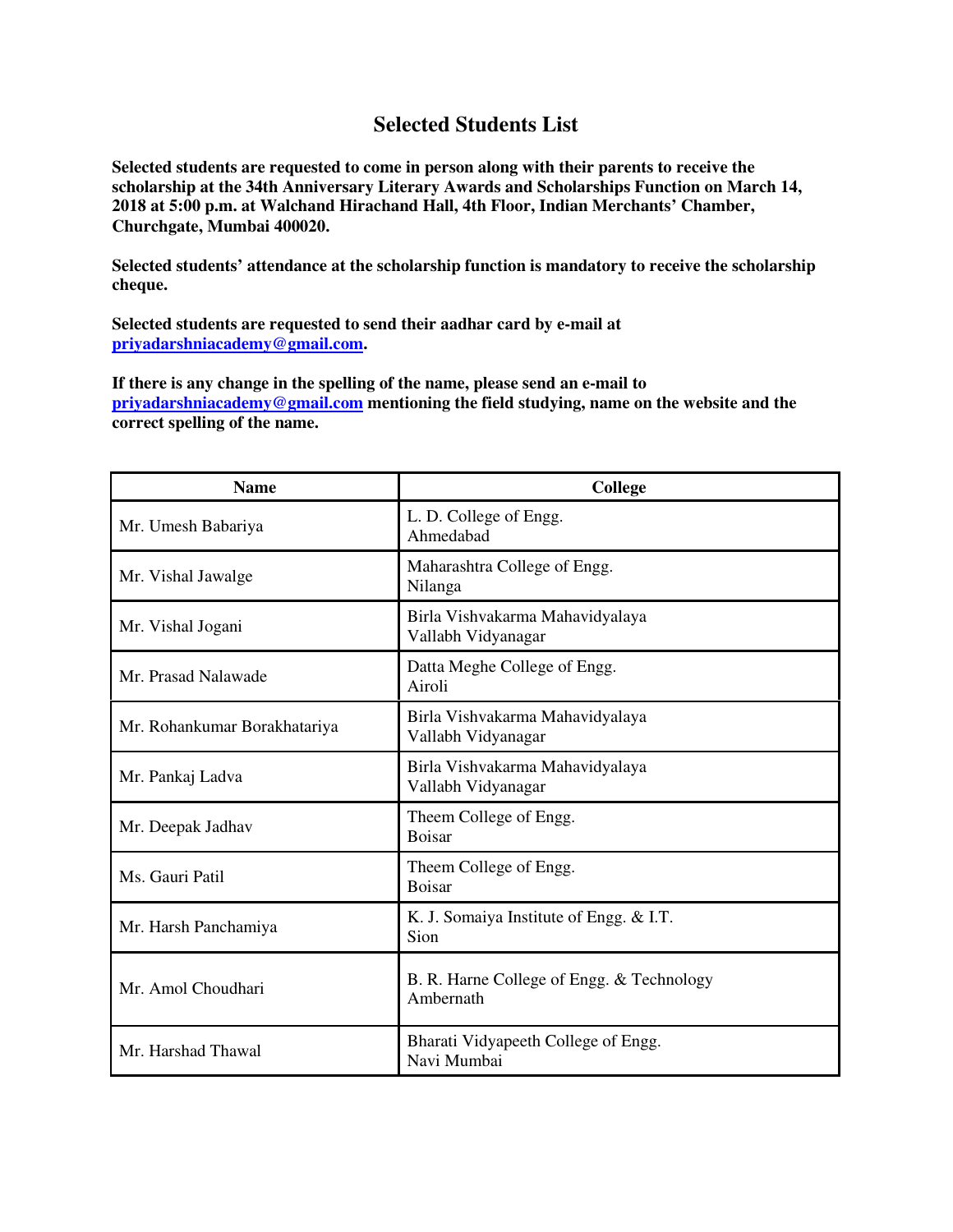| Mr. Jitenkumar Kalsariya | Dr. S. and S. S. Gandhy Government Engg. College<br>Surat |
|--------------------------|-----------------------------------------------------------|
| Ms. Sushmita Gupta       | Datta Meghe College of Engg.<br>Airoli                    |
| Mr. Ganesh Bhosale       | Konkan Gyanpeeth College of Engg.<br>Karjat               |
| Mr. Aniket Jadhav        | Bharati Vidyapeeth College of Engg.<br>Navi Mumbai        |
| Mr. Rohit Bhosale        | B. R. Harne College of Engg. & Technology<br>Ambernath    |
| Mr. Rushikesh Kadam      | VDF School of Engg. & Tech.<br>Latur                      |
| Mr. Rizwaan Khan         | Theem College of Engg.<br><b>Boisar</b>                   |
| Mr. Sahil Sawant         | Sardar Patel Institute of Technology<br>Andheri           |
| Ms. Shital Jadhav        | K. J. Somaiya College of Engg.<br>Vidyavihar              |
| Mr. Harshvardhan Dave    | Dwarkadas J. Sanghvi College of Engg.<br>Vile Parle       |
| Mr. Dharmik Pansuriya    | Birla Vishwakarma Mahavidyalaya<br>Anand                  |
| Mr. Akhilesh Sidapara    | Birla Vishwakarma Mahavidyalaya<br>Anand                  |
| Mr. Vikashkumar Sinh     | Birla Vishwakarma Mahavidyalaya<br>Anand                  |
| Mr. Ajay Vaddoriya       | Chandubhai S. Patel Institute of Technology<br>Changa     |
| Mr. Prashant Makvana     | Birla Vishwakarma Mahavidyalaya<br>Anand                  |
| Mr. Madhav Dadhaniya     | Birla Vishwakarma Mahavidyalaya<br>Anand                  |
| Mr. Bhargav Paravadiya   | Birla Vishwakarma Mahavidyalaya<br>Anand                  |
| Mr. Ankitkumar Patel     | Birla Vishwakarma Mahavidyalaya<br>Anand                  |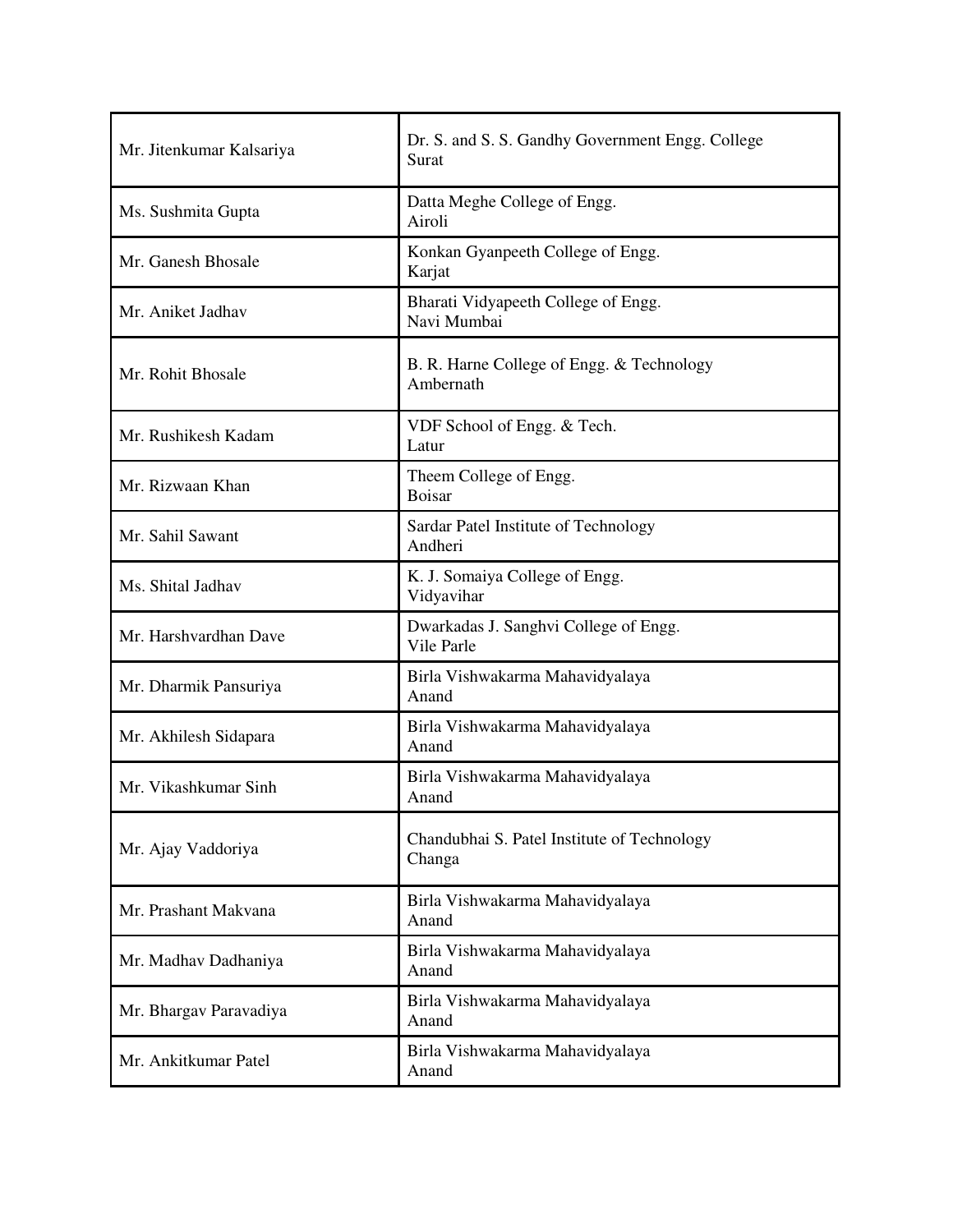| Mr. Sandipkumar Kher       | Government Engg. College<br>Ahmedabad                             |
|----------------------------|-------------------------------------------------------------------|
| Mr. Pavan Yadav            | Vivekanand Education Scoiety's Institute of Technology<br>Chembur |
| Ms. Aroosa Ghole           | Vivekanand Education Scoiety's Institute of Technology<br>Chembur |
| Mr. Pratik Walase          | Vivekanand Education Scoiety's Institute of Technology<br>Chembur |
| Mr. Nilesh Naik            | Vivekanand Education Scoiety's Institute of Technology<br>Chembur |
| Mr. Siddhant Shedge        | Bharati Vidyapeeth College of Engg.<br>Belapur                    |
| Mr. Pratiksha Suvare       | B. R. Harne College of Engg. & Technology<br>Ambernath            |
| Mr. Raini Mohammad Junaid  | Rizvi College of Engg.<br>Bandra                                  |
| Ms. Karishma Mayekar       | B. R. Harne College of Engg. & Technology<br>Ambernath            |
| Ms. Supriya Udugade        | Saraswati College of Engg.<br>Kharghar                            |
| Mr. Sidhdarth Thakur       | B. R. Harne College of Engg. & Technology<br>Ambernath            |
| Mr. Abdul Wahab Ajas Mulla | Thadomal Shahani Engg. College<br><b>Bandra</b>                   |
| Mr. Bhagwat Bharsake       | Vishwakarma Institute of Technology<br>Pune                       |
| Mr. Pratik Barmukh         | International Institute of Information Technology<br>Pune         |
| Mr. Maulik Joshi           | Thadomal Shahani Engg. College<br><b>Bandra</b>                   |
| Ms. Riddhi Doshi           | Thadomal Shahani Engg. College<br><b>Bandra</b>                   |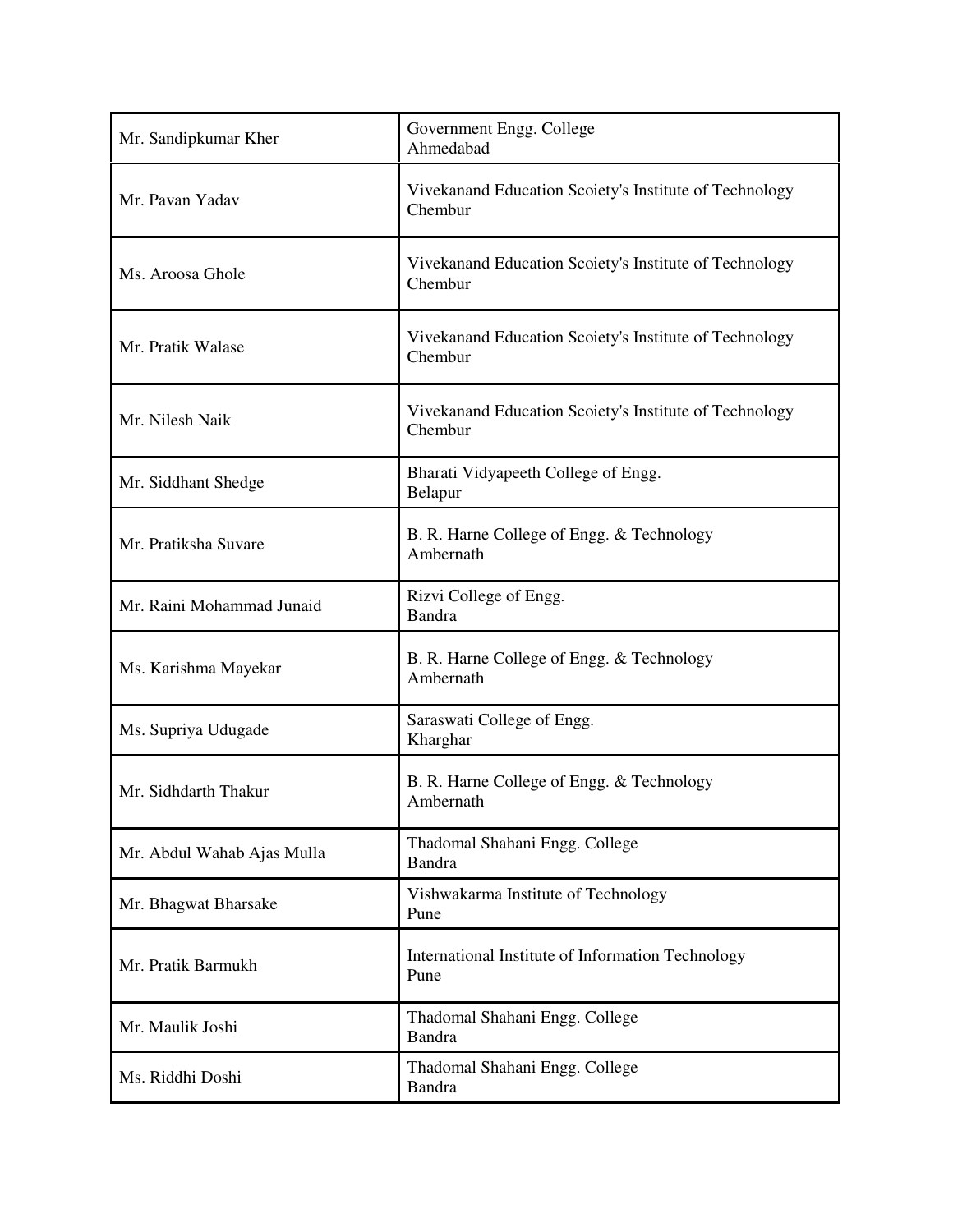| Mr. Prasad Patil                    | Vidyalankar Institute of Technology<br>Wadala                                            |
|-------------------------------------|------------------------------------------------------------------------------------------|
| Ms. Shumaila Abdul Gafoor Patel     | Late Bhausaheb Hiray S. S. Trust's Institute of Computer<br>Application<br><b>Bandra</b> |
| Ms. Madhuri Patil                   | Veermata Jijibai Technological Institute<br>Matunga                                      |
| Mr. Chirag Katariya                 | Pandit Deendayal Petroleum University<br>Gandhinagar                                     |
| Mr. Bhavik Kachariya                | Faculty of Technology & Engg.<br>Vadodara                                                |
| Mr. Jamaluddin Fakruddin Shaikh     | Indian Aerospace & Engg.<br>Turbhe                                                       |
| Ms. Amreen Sulthana Muzaffar Sharif | School of Biotechnology and Bioinformatics<br>D. Y. Patil University<br>Navi Mumbai      |
| Mr. Avinay Sharma                   | Vivekanand Education Society's Institute of Technology<br>Chembur                        |
| Mr. Sushant Bhosale                 | A. C. Patil College of Engg.<br>Kharghar                                                 |
| Mr. Ravikumar Madhdeshiya           | Vivekanand Education Society's Institute of Technology<br>Chembur                        |
| Ms. Ashabi Shaikh                   | Veermata Jijabai Technological Institute<br>Matunga                                      |
| Mr. Utsav Vaghasiya                 | Shree Ramkrishna Institute of Compouter Education &<br><b>Applied Sciences</b><br>Surat  |
| Ms. Bhavika Tarsariya               | Shree Ramkrishna Institute of Compouter Education &<br><b>Applied Sciences</b><br>Surat  |
| Mr. Bhautik Vaghasiya               | B. M. College of Science & Tech.<br>Surat                                                |
| Ms. Krutikaben Patel                | ASPEE College of Horticulture & Forestry<br>Navsari                                      |
| Ms. Creema Patel                    | <b>Nett Paramedical College</b><br>Thane                                                 |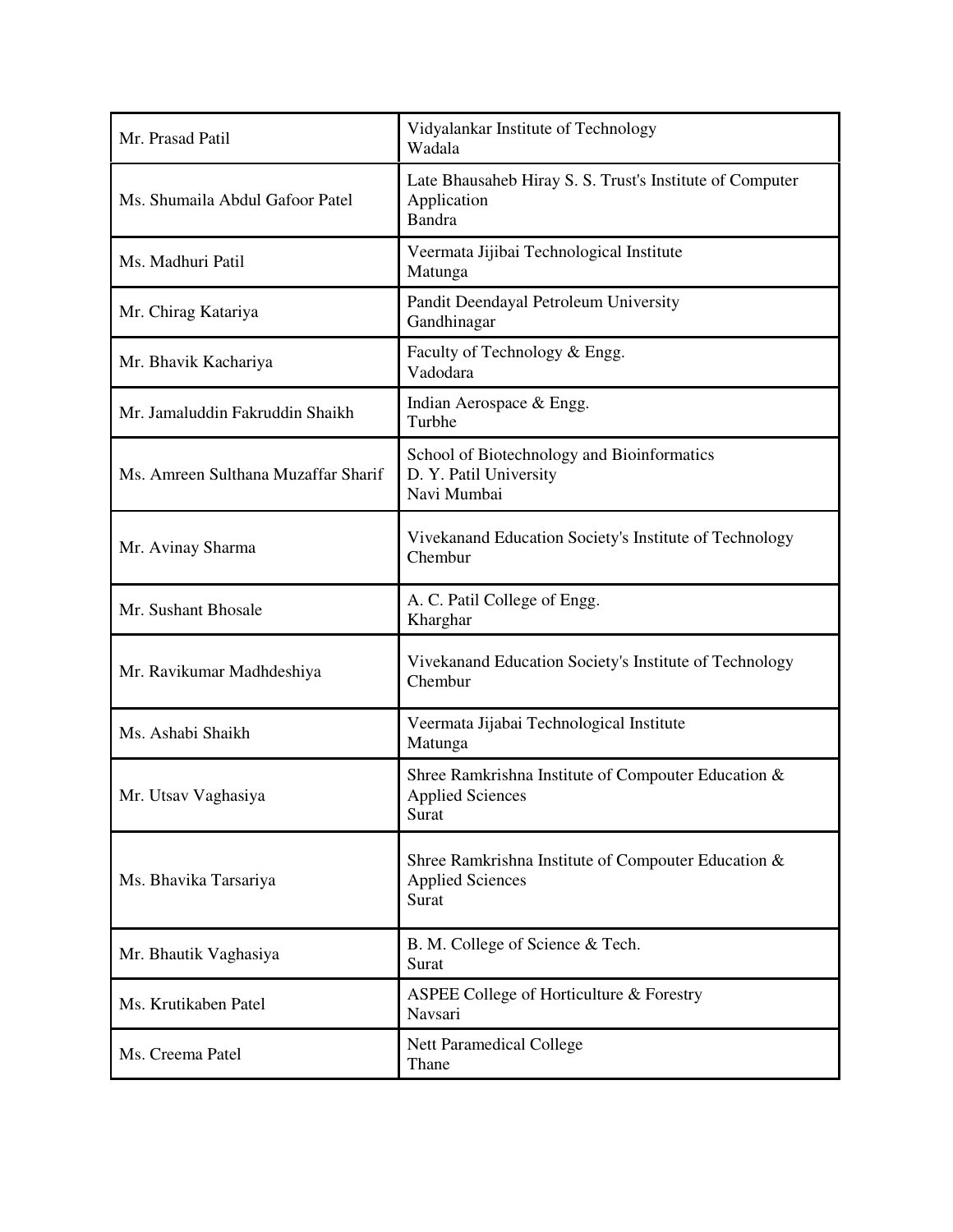| Ms. Pooja Nawale            | Mahatma Basweshwar College<br>Latur                                |
|-----------------------------|--------------------------------------------------------------------|
| Mr. Parmeshwar Kadam        | Mahatma Basweshwar College<br>Latur                                |
| Mr. Nishith Durgakar        | Dr. Babasahed Ambedkar Technological Institute<br>Lonere           |
| Ms. Karunambika M.          | Sri Siddhartha College of Education<br>Tumkur                      |
| Mr. Manjunatha P. G.        | Sri Siddhartha College of Education<br>Tumkur                      |
| Ms. Zainab Ansari           | <b>Bombay Techers' Training College</b><br>Mumbai                  |
| Ms. Farheena Kousar         | Sri Siddhartha College of Education<br>Tumkur                      |
| Mr. Jay Shah                | Durgadevi Institute of Management Studies<br>Malad                 |
| Ms. Salwa Muzaffar Navrange | S. P. J. Sadhana School<br>Mumbai                                  |
| Ms. Suman Verma             | Smt. Chandibai Himathmal Mansukhani College<br>Ulhasnagar          |
| Mr. Kishankumar Ram         | <b>B. J. Medical College</b><br>Ahmedabad                          |
| Mr. Devanshi Vadalia        | B. J. Medical College<br>Ahmedabad                                 |
| Mr. Darshan Jethva          | Shri M. P. Shah Govt. Medical College<br>Jamnagar                  |
| Mr. Harshad Katariya        | Surat Municipal Institute of Medical Education & research<br>Surat |
| Ms. Manaliben Zala          | Shri M. P. Shah Govt. Medical College<br>Jamnagar                  |
| Mr. Bhavinkumar Zinzala     | <b>Government Medical College</b><br>Surat                         |
| Ms. Bhavana Chauhan         | L. T. M. M. College & L. T. M. G. Hospital<br>Sion                 |
| Ms. Rasika Deshmukh         | L. T. M. M. College & L. T. M. G. Hospital<br>Sion                 |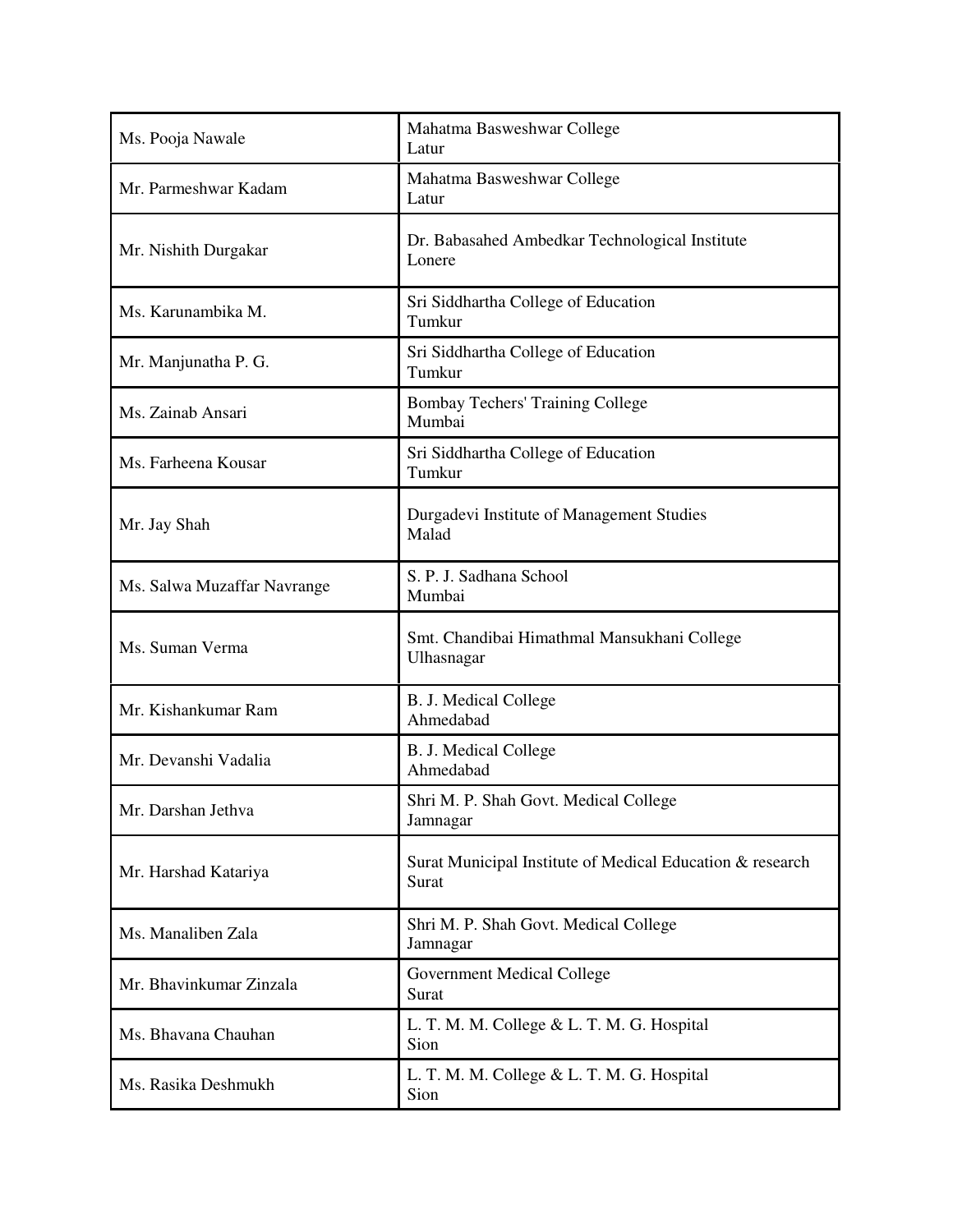| Ms. Anuja Joshi        | L. T. M. M. College & L. T. M. G. Hospital<br>Sion              |
|------------------------|-----------------------------------------------------------------|
| Mr. Pratiksha Khursade | L. T. M. M. College & L. T. M. G. Hospital<br>Sion              |
| Ms. Ashima Jamwal      | L. T. M. M. College & L. T. M. G. Hospital<br>Sion              |
| Mr. Shailesh Fartade   | Maharashtra College Of Pharmacy Nilanga                         |
| Ms. Pooja Tiwari       | K M Kundnai College Of Pharmacy                                 |
| Ms. Vidhya Wakde       | K M Kundnai College Of Pharmacy                                 |
| Ms. Rohini Kamble      | Maharashtra College Of Pharmacy Nilanga                         |
| Ms. Priyanka Kad       | P.E. Society, s Modern College of Pharmacy                      |
| Ms. Shital Chakure     | Channabasweshwar Pharmacy College Latur                         |
| Mr. Aksay Bhandare     | Dayanand College Of Pharmacy Latur                              |
| Ms. Zainab Jaorawala   | Nett Paramedical College Thane                                  |
| Ms. Asmita Jha         | International Institute of Information Technology<br>Pune       |
| Mr. Amol Patil         | International Institute of Information Technology<br>Pune       |
| Mr. Vivek Guruwale     | International Institute of Information Technology<br>Pune       |
| Mr. Suraj Mestri       | Finolex Academy of Management & Technology<br>Ratnagiri         |
| Ms. Swarup Gurav       | Finolex Academy of Management & Technology<br>Ratnagiri         |
| Mr. Ganesh Wanarshe    | Finolex Academy of Management & Technology<br>Ratnagiri         |
| Mr. Shreyas Gavali     | Finolex Academy of Management & Technology<br>Ratnagiri         |
| Mr. Gilman Kotawdekar  | Finolex Academy of Management & Technology<br>Ratnagiri         |
| Mr. Sunny Sambhekar    | Finolex Academy of Management & Technology<br>Ratnagiri         |
| Ms. Sweezel Aranha     | Sophia Shree Basant Kumar Somani Memorial Polytechnic<br>Mumbai |